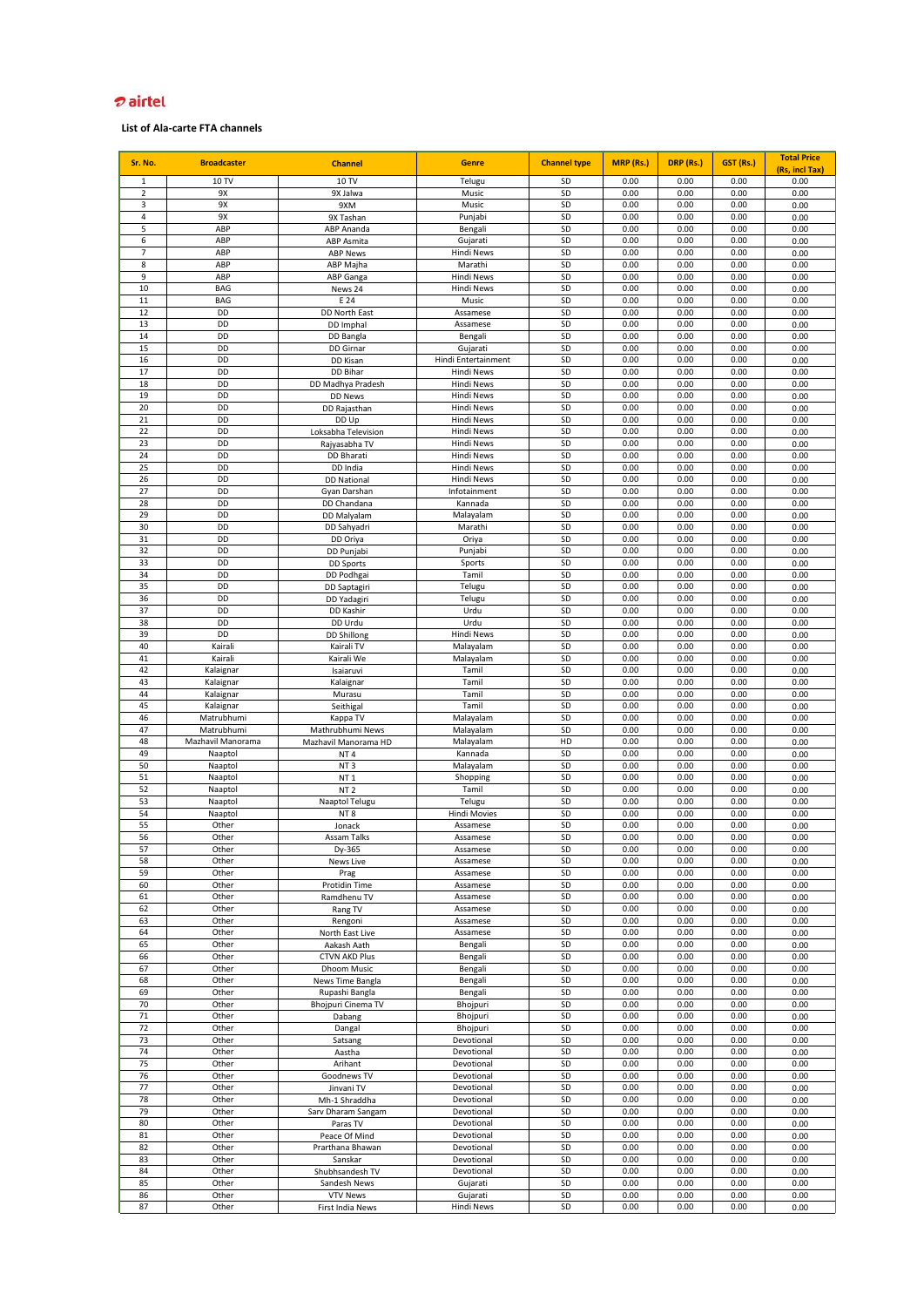| Sr. No.    | <b>Broadcaster</b> | <b>Channel</b>                            | <b>Genre</b>                       | <b>Channel type</b> | MRP (Rs.)    | DRP (Rs.)    | GST (Rs.)    | <b>Total Price</b>     |
|------------|--------------------|-------------------------------------------|------------------------------------|---------------------|--------------|--------------|--------------|------------------------|
| 88         | Other              | JK 24X7 News                              | <b>Hindi News</b>                  | SD                  | 0.00         | 0.00         | 0.00         | (Rs, incl Tax)<br>0.00 |
| 89         | Other              | <b>IBC 24</b>                             | Hindi News                         | SD                  | 0.00         | 0.00         | 0.00         | 0.00                   |
| 90         | Other              | India TV                                  | <b>Hindi News</b>                  | SD                  | 0.00         | 0.00         | 0.00         | 0.00                   |
| 91         | Other              | <b>NK TV 24x7</b>                         | <b>Assamese News</b>               | SD                  | 0.00         | 0.00         | 0.00         | 0.00                   |
| 92         | Other              | <b>News StATE MPCG</b>                    | <b>Hindi News</b>                  | SD                  | 0.00         | 0.00         | 0.00         | 0.00                   |
| 93<br>94   | Other<br>Other     | <b>News Nation</b><br>RT                  | <b>Hindi News</b><br>International | SD<br>SD            | 0.00<br>0.00 | 0.00<br>0.00 | 0.00<br>0.00 | 0.00<br>0.00           |
| 95         | Other              | TV5 Monde                                 | International                      | SD                  | 0.00         | 0.00         | 0.00         | 0.00                   |
| 96         | Other              | Dighvijay 24X7 News                       | Kannada                            | SD                  | 0.00         | 0.00         | 0.00         | 0.00                   |
| 97         | Other              | Kasturi                                   | Kannada                            | SD                  | 0.00         | 0.00         | 0.00         | 0.00                   |
| 98         | Other              | Public TV                                 | Kannada                            | SD                  | 0.00         | 0.00         | 0.00         | 0.00                   |
| 99         | Other              | Asianet Suvarna News                      | Kannada                            | SD                  | 0.00         | 0.00         | 0.00         | 0.00                   |
| 100        | Other              | <b>Asianet News</b>                       | Malayalam                          | SD                  | 0.00         | 0.00         | 0.00         | 0.00                   |
| 101<br>102 | Other<br>Other     | Goodness TV                               | Malayalam                          | SD<br>SD            | 0.00<br>0.00 | 0.00<br>0.00 | 0.00<br>0.00 | 0.00                   |
| 103        | Other              | Jai Hind<br>Janam                         | Malayalam<br>Malayalam             | SD                  | 0.00         | 0.00         | 0.00         | 0.00<br>0.00           |
| 104        | Other              | Kaumudy TV                                | Malayalam                          | SD                  | 0.00         | 0.00         | 0.00         | 0.00                   |
| 105        | Other              | Manorama News                             | Malayalam                          | SD                  | 0.00         | 0.00         | 0.00         | 0.00                   |
| 106        | Other              | Mazhavil Manorama                         | Malayalam                          | SD                  | 0.00         | 0.00         | 0.00         | 0.00                   |
| 107        | Other              | Powervision                               | Malayalam                          | SD                  | 0.00         | 0.00         | 0.00         | 0.00                   |
| 108        | Other              | Safari                                    | Malayalam                          | SD                  | 0.00         | 0.00         | 0.00         | 0.00                   |
| 109        | Other              | Shalom TV                                 | Malayalam                          | SD                  | 0.00         | 0.00         | 0.00         | 0.00                   |
| 110<br>111 | Other              | Amrita TV                                 | Malayalam                          | SD<br>SD            | 0.00         | 0.00<br>0.00 | 0.00         | 0.00                   |
| 112        | Other<br>Other     | Maiboli<br>Saam TV                        | Marathi<br>Marathi                 | SD                  | 0.00<br>0.00 | 0.00         | 0.00<br>0.00 | 0.00<br>0.00           |
| 113        | Other              | <b>B4U Movies</b>                         | Movies                             | SD                  | 0.00         | 0.00         | 0.00         | 0.00                   |
| 114        | Other              | <b>B4U Music</b>                          | Music                              | SD                  | 0.00         | 0.00         | 0.00         | 0.00                   |
| 115        | Other              | Masti                                     | Music                              | SD                  | 0.00         | 0.00         | 0.00         | 0.00                   |
| 116        | Other              | Republic TV                               | News                               | SD                  | 0.00         | 0.00         | 0.00         | 0.00                   |
| 117        | Other              | 0 TV                                      | Oriya                              | SD                  | 0.00         | 0.00         | 0.00         | 0.00                   |
| 118        | Other              | Kalinga TV                                | Oriya                              | SD                  | 0.00         | 0.00         | 0.00         | 0.00                   |
| 119<br>120 | Other<br>Other     | Kanak News<br>Chardikala Time TV          | Oriya<br>Punjabi                   | SD<br>SD            | 0.00<br>0.00 | 0.00<br>0.00 | 0.00<br>0.00 | 0.00<br>0.00           |
| 121        | Other              | Mh One                                    | Punjabi                            | SD                  | 0.00         | 0.00         | 0.00         | 0.00                   |
| 122        | Other              | Pitaara TV                                | Punjabi                            | SD                  | 0.00         | 0.00         | 0.00         | 0.00                   |
| 123        | Other              | <b>Balle Balle</b>                        | Punjabi                            | SD                  | 0.00         | 0.00         | 0.00         | 0.00                   |
| 124        | Other              | Angel TV                                  | Tamil                              | SD                  | 0.00         | 0.00         | 0.00         | 0.00                   |
| 125        | Other              | Madha TV                                  | Tamil                              | SD                  | 0.00         | 0.00         | 0.00         | 0.00                   |
| 126        | Other              | Makkal TV                                 | Tamil                              | SD                  | 0.00         | 0.00         | 0.00         | 0.00                   |
| 127        | Other              | Nambikkai TV                              | Tamil                              | SD<br>SD            | 0.00         | 0.00         | 0.00         | 0.00                   |
| 128<br>129 | Other<br>Other     | News 7 Tamil<br>Polimer                   | Tamil<br>Tamil                     | SD                  | 0.00<br>0.00 | 0.00<br>0.00 | 0.00<br>0.00 | 0.00<br>0.00           |
| 130        | Other              | <b>Polimer News</b>                       | Tamil                              | SD                  | 0.00         | 0.00         | 0.00         | 0.00                   |
| 131        | Other              | Puthiya Thalaimurai                       | Tamil                              | SD                  | 0.00         | 0.00         | 0.00         | 0.00                   |
| 132        | Other              | Puthu Yugam                               | Tamil                              | SD                  | 0.00         | 0.00         | 0.00         | 0.00                   |
| 133        | Other              | Sathiyam TV                               | Tamil                              | SD                  | 0.00         | 0.00         | 0.00         | 0.00                   |
| 134        | Other              | Sirippoli                                 | Tamil                              | SD                  | 0.00         | 0.00         | 0.00         | 0.00                   |
| 135        | Other              | Sri Sankara TV                            | Tamil                              | SD                  | 0.00         | 0.00         | 0.00         | 0.00                   |
| 136<br>137 | Other<br>Other     | Thanti TV<br>ABN Andhra Jyothi            | Tamil<br>Telugu                    | SD<br>SD            | 0.00<br>0.00 | 0.00<br>0.00 | 0.00<br>0.00 | 0.00<br>0.00           |
| 138        | Other              | Divyavani TV                              | Telugu                             | SD                  | 0.00         | 0.00         | 0.00         | 0.00                   |
| 139        | Other              | <b>NTV</b>                                | Telugu                             | SD                  | 0.00         | 0.00         | 0.00         | 0.00                   |
| 140        | Other              | Subhavaartha                              | Telugu                             | SD                  | 0.00         | 0.00         | 0.00         | 0.00                   |
| 141        | Other              | SVBC                                      | Telugu                             | SD                  | 0.00         | 0.00         | 0.00         | 0.00                   |
| 142        | Other              | SVBC2                                     | Tamil                              | SD                  | 0.00         | 0.00         | 0.00         | 0.00                   |
| 143        | Other              | TV5                                       | Telugu                             | SD                  | 0.00         | 0.00         | 0.00         | 0.00                   |
| 144<br>145 | Other<br>Other     | Vb News<br>Channel Win                    | Telugu<br>Urdu                     | SD<br>SD            | 0.00<br>0.00 | 0.00<br>0.00 | 0.00<br>0.00 | <b>U.UU</b><br>0.00    |
| 146        | Other              | <b>Gulistan News</b>                      | Urdu                               | SD                  | 0.00         | 0.00         | 0.00         | 0.00                   |
| 147        | Other              | Tehzeeb TV                                | Urdu                               | SD                  | 0.00         | 0.00         | 0.00         | 0.00                   |
| 148        | Other              | Enterr 10 Bangla                          | Bengali                            | SD                  | 0.00         | 0.00         | 0.00         | 0.00                   |
| 149        | Other              | Calcutta News                             | Bengali                            | SD                  | 0.00         | 0.00         | 0.00         | 0.00                   |
| 150        | Other              | <b>B4U Bhojpuri</b>                       | Bhojpuri                           | SD                  | 0.00         | 0.00         | 0.00         | 0.00                   |
| 151        | Other              | Subharti                                  | Devotional                         | SD                  | 0.00         | 0.00         | 0.00         | 0.00                   |
| 152<br>153 | Other<br>Other     | Grace TV<br><b>Box Cinema</b>             | Devotional<br>Hindi Movies         | SD<br>SD            | 0.00<br>0.00 | 0.00<br>0.00 | 0.00<br>0.00 | 0.00<br>0.00           |
| 154        | Other              | Cinema TV India                           | <b>Hindi Movies</b>                | SD                  | 0.00         | 0.00         | 0.00         | 0.00                   |
| 155        | Other              | <b>B4U Kadak</b>                          | <b>Hindi Movies</b>                | SD                  | 0.00         | 0.00         | 0.00         | 0.00                   |
| 156        | Other              | Wow Cinema One                            | <b>Hindi Movies</b>                | SD                  | 0.00         | 0.00         | 0.00         | 0.00                   |
| 157        | Other              | News 1 India                              | Hindi News                         | SD                  | 0.00         | 0.00         | 0.00         | 0.00                   |
| 158        | Other              | <b>K</b> News                             | <b>Hindi News</b>                  | SD                  | 0.00         | 0.00         | 0.00         | 0.00                   |
| 159        | Other              | Sahara Samay MP                           | <b>Hindi News</b>                  | SD                  | 0.00         | 0.00         | 0.00         | 0.00                   |
| 160<br>161 | Other              | Sahara Samay                              | Hindi News                         | SD<br>SD            | 0.00<br>0.00 | 0.00<br>0.00 | 0.00<br>0.00 | 0.00                   |
| 162        | Other<br>Other     | Sahara Samay Rajasthan<br>Sahara Samay UP | Hindi News<br>Hindi News           | SD                  | 0.00         | 0.00         | 0.00         | 0.00<br>0.00           |
| 163        | Other              | Sahara Samay Bihar                        | Hindi News                         | SD                  | 0.00         | 0.00         | 0.00         | 0.00                   |
| 164        | Other              | <b>ANB News</b>                           | Hindi News                         | SD                  | 0.00         | 0.00         | 0.00         | 0.00                   |
| 165        | Other              | ATE TV                                    | Malayalam                          | SD                  | 0.00         | 0.00         | 0.00         | 0.00                   |
| 166        | Other              | Kairali News                              | Malayalam                          | SD                  | 0.00         | 0.00         | 0.00         | 0.00                   |
| 167        | Other              | Showbox                                   | Music                              | SD                  | 0.00         | 0.00         | 0.00         | 0.00                   |
| 168        | Other              | News J                                    | Tamil                              | SD                  | 0.00         | 0.00         | 0.00         | 0.00                   |
| 169<br>170 | Other              | Aaseervatham TV                           | Tamil<br>Tamil                     | SD<br>SD            | 0.00<br>0.00 | 0.00<br>0.00 | 0.00<br>0.00 | 0.00<br>0.00           |
| 171        | Other<br>Other     | Vasanth<br>Sakshi TV                      | Telugu                             | SD                  | 0.00         | 0.00         | 0.00         | 0.00                   |
| 172        | Other              | Bhakti TV                                 | Devotional                         | SD                  | 0.00         | 0.00         | 0.00         | 0.00                   |
| 173        | Other              | Sadhna TV                                 | Devotional                         | SD                  | 0.00         | 0.00         | 0.00         | 0.00                   |
| 174        | PTC                | PTC Chak De                               | Punjabi                            | SD                  | 0.00         | 0.00         | 0.00         | 0.00                   |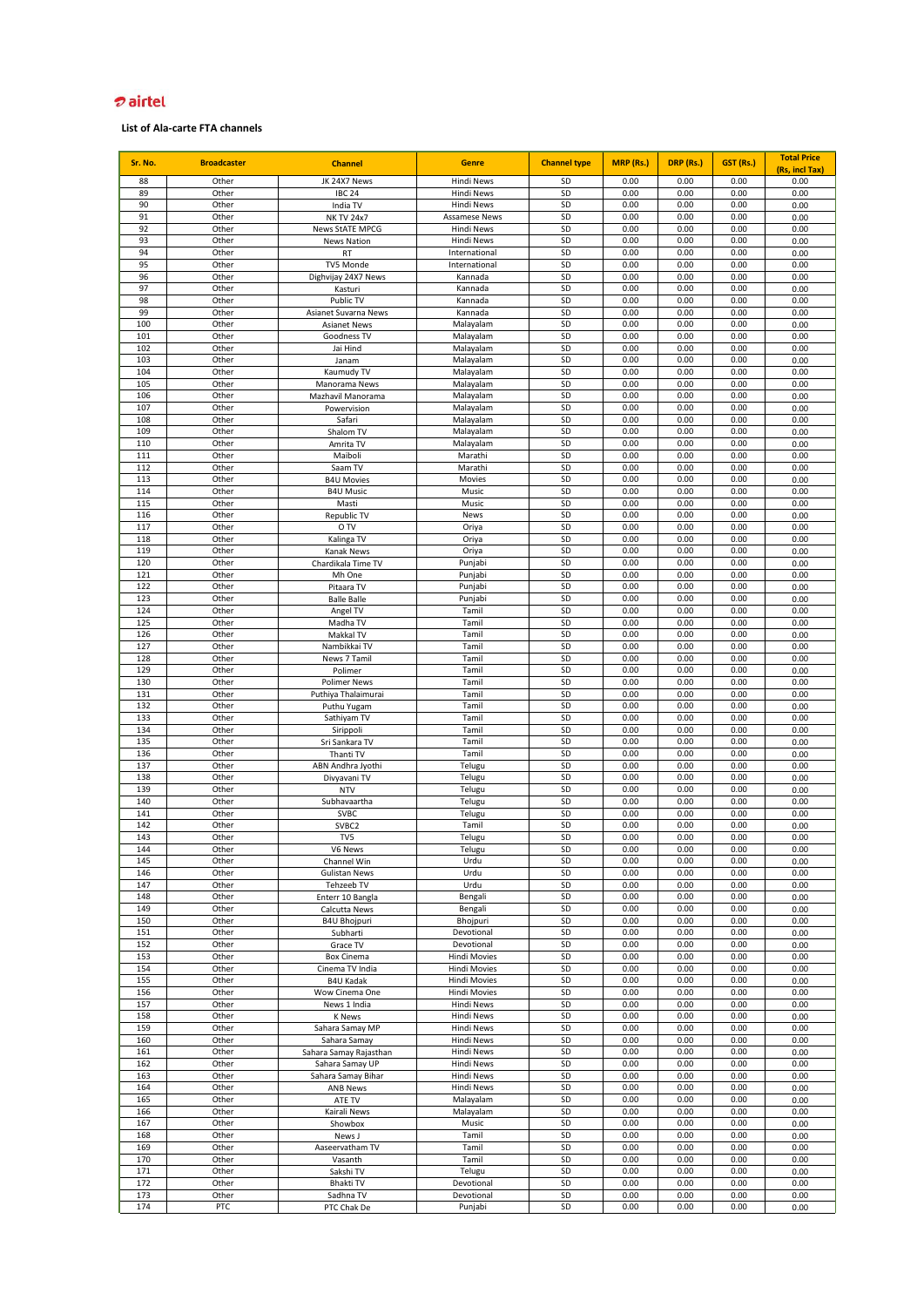| Sr. No.    | <b>Broadcaster</b> | <b>Channel</b>                    | <b>Genre</b>                 | <b>Channel type</b> | MRP (Rs.)    | DRP (Rs.)    | GST (Rs.)    | <b>Total Price</b> |
|------------|--------------------|-----------------------------------|------------------------------|---------------------|--------------|--------------|--------------|--------------------|
|            |                    |                                   |                              |                     |              |              |              | (Rs, incl Tax)     |
| 175        | PTC                | PTC News                          | Punjabi                      | <b>SD</b>           | 0.00         | 0.00         | 0.00         | 0.00               |
| 176        | PTC                | PTC Punjabi                       | Punjabi                      | SD                  | 0.00         | 0.00         | 0.00         | 0.00               |
| 177<br>178 | PTC<br>PTC         | PTC Punjabi Gold<br>PTC Music     | Punjabi<br>Punjabi           | SD<br>SD            | 0.00<br>0.00 | 0.00<br>0.00 | 0.00<br>0.00 | 0.00<br>0.00       |
| 179        | PTC                | PTC Simran                        | Punjabi                      | SD                  | 0.00         | 0.00         | 0.00         | 0.00               |
| 180        | Raj                | Raj News Kannada                  | Kannada                      | SD                  | 0.00         | 0.00         | 0.00         | 0.00               |
| 181        | Raj                | Raj Musix Malayalam               | Malayalam                    | SD                  | 0.00         | 0.00         | 0.00         | 0.00               |
| 182        | Raj                | Raj News Malayalam                | Malayalam                    | SD                  | 0.00         | 0.00         | 0.00         | 0.00               |
| 183        | Raj                | Raj Musix Telugu                  | Telugu                       | SD                  | 0.00         | 0.00         | 0.00         | 0.00               |
| 184        | Raj                | Raj News Telugu                   | Telugu                       | SD                  | 0.00         | 0.00         | 0.00         | 0.00               |
| 185        | Republic           | R Bharat                          | Hindi News                   | SD                  | 0.00         | 0.00         | 0.00         | 0.00               |
| 186        | Sun                | Sun Bangla                        | Bengali                      | SD                  | 0.00         | 0.00         | 0.00         | 0.00               |
| 187        | TV9                | TV 9 Gujarati                     | Gujarati                     | SD                  | 0.00         | 0.00         | 0.00         | 0.00               |
| 188        | TV9                | TV 9 Kannada                      | Kannada                      | SD                  | 0.00         | 0.00         | 0.00         | 0.00               |
| 189        | TV9                | TV 9 Maharashtra                  | Marathi                      | SD                  | 0.00         | 0.00         | 0.00         | 0.00               |
| 190        | TV9                | TV 9 Telugu                       | Telugu                       | SD                  | 0.00         | 0.00         | 0.00         | 0.00               |
| 191        | TV9                | TV9 BharaTVarsh                   | Hindi News                   | SD                  | 0.00<br>0.00 | 0.00         | 0.00         | 0.00               |
| 192<br>193 | Zee<br>Other       | Ezmall                            | Shop<br>Punjabi              | SD<br>SD            | 0.00         | 0.00<br>0.00 | 0.00<br>0.00 | 0.00<br>0.00       |
| 194        | <b>BPL Media</b>   | Maha Punjabi<br>Living India News | Punjabi News                 | SD                  | 0.00         | 0.00         | 0.00         | 0.00               |
| 195        | Other              | Shubh TV                          | Devotional                   | SD                  | 0.00         | 0.00         | 0.00         | 0.00               |
| 196        | Other              | <b>Twenty Four</b>                | News                         | SD                  | 0.00         | 0.00         | 0.00         | 0.00               |
| 197        | Other              | Darshana TV                       | Malayalam                    | SD                  | 0.00         | 0.00         | 0.00         | 0.00               |
| 198        | Other              | Sudarshan News                    | <b>Hindi News</b>            | SD                  | 0.00         | 0.00         | 0.00         | 0.00               |
| 199        | Other              | <b>Public Movies</b>              | Movies                       | SD                  | 0.00         | 0.00         | 0.00         | 0.00               |
| 200        | Other              | Jan TV                            | News                         | SD                  | 0.00         | 0.00         | 0.00         | 0.00               |
| 201        | Other              | Nandighosha TV                    | Oriya                        | SD                  | 0.00         | 0.00         | 0.00         | 0.00               |
| 202        | Other              | Shemaroo Marathibana              | Marathi                      | SD                  | 0.00         | 0.00         | 0.00         | 0.00               |
| 203        | Other              | Manjari                           | Oriya                        | SD                  | 0.00         | 0.00         | 0.00         | 0.00               |
| 204        | Other              | News State UP UK                  | <b>Hindi News</b>            | SD                  | 0.00         | 0.00         | 0.00         | 0.00               |
| 205        | Other              | Janta TV                          | <b>Hindi News</b>            | SD                  | 0.00         | 0.00         | 0.00         | 0.00               |
| 206        | Other              | <b>INH 24X7</b>                   | <b>Hindi News</b>            | SD                  | 0.00         | 0.00         | 0.00         | 0.00               |
| 207        | Other              | DD Shimla                         | Hindi News                   | SD                  | 0.00         | 0.00         | 0.00         | 0.00               |
| 208        | Other              | Malai Murasu seithikal            | Tamil                        | SD                  | 0.00         | 0.00         | 0.00         | 0.00               |
| 209<br>210 | Other<br>Other     | DD Panini                         | Infotainment<br>Infotainment | SD<br>SD            | 0.00<br>0.00 | 0.00<br>0.00 | 0.00<br>0.00 | 0.00<br>0.00       |
| 211        | Other              | DD Sharda<br>DD Kishore Manch     | Infotainment                 | SD                  | 0.00         | 0.00         | 0.00         | 0.00               |
| 212        | Other              | DD Retro                          | Infotainment                 | SD                  | 0.00         | 0.00         | 0.00         | 0.00               |
| 213        | Other              | Shemaroo TV                       | Hindi Entertainment          | SD                  | 0.00         | 0.00         | 0.00         | 0.00               |
| 214        | Other              | Santvani                          | Devotional                   | SD                  | 0.00         | 0.00         | 0.00         | 0.00               |
| 215        | Other              | <b>Kites Victer</b>               | Infotainment                 | SD                  | 0.00         | 0.00         | 0.00         | 0.00               |
| 216        | Other              | A1 TV                             | Hindi News                   | SD                  | 0.00         | 0.00         | 0.00         | 0.00               |
| 217        | Other              | DD Arunprabha                     | Infotainment                 | SD                  | 0.00         | 0.00         | 0.00         | 0.00               |
| 218        | Other              | Vendhar TV                        | Tamil                        | SD                  | 0.00         | 0.00         | 0.00         | 0.00               |
| 219        | Other              | Dhinchaak                         | Movies                       | SD                  | 0.00         | 0.00         | 0.00         | 0.00               |
| 220        | Other              | Ishwar TV                         | Devotional                   | SD                  | 0.00         | 0.00         | 0.00         | 0.00               |
| 221        | Other              | Network 10                        | News                         | SD                  | 0.00         | 0.00         | 0.00         | 0.00               |
| 222        | Other              | Khabar Fast                       | News                         | SD                  | 0.00         | 0.00         | 0.00         | 0.00               |
| 223        | Other              | News 1st                          | Kannada                      | SD                  | 0.00         | 0.00         | 0.00         | 0.00               |
| 224        | Other              | Aashirwad                         | Telugu                       | SD                  | 0.00         | 0.00         | 0.00         | 0.00               |
| 225        | Other              | Mk News                           | News                         | SD                  | 0.00         | 0.00         | 0.00         | 0.00               |
| 226        | Other              | Music Zone                        | Tamil                        | SD                  | 0.00         | 0.00         | 0.00         | 0.00               |
| 227<br>228 | Raj<br>Raj         | Raj Musix Kannada                 | Kannada                      | SD<br>SD            | 0.00<br>0.00 | 0.00<br>0.00 | 0.00<br>0.00 | 0.00               |
| 229        | Other              | Vissa TV                          | Telugu<br><b>Hindi News</b>  | SD                  | 0.00         | 0.00         | 0.00         | 0.00               |
| 230        | Other              | <b>Bansal News</b><br>India Ahead | <b>Hindi News</b>            | SD                  | 0.00         | 0.00         | 0.00         | 0.00<br>0.00       |
| 231        | Other              | Lokshahi                          | Marathi                      | SD                  | 0.00         | 0.00         | 0.00         | 0.00               |
| 232        | Other              | TV9 Bangla                        | Bangla                       | SD                  | 0.00         | 0.00         | 0.00         | 0.00               |
| 233        | Other              | Jai Maharashtra                   | Marathi                      | SD                  | 0.00         | 0.00         | 0.00         | 0.00               |
| 234        | Other              | R. Bangla                         | Bangla                       | SD                  | 0.00         | 0.00         | 0.00         | 0.00               |
| 235        | Other              | France24                          | International                | SD                  | 0.00         | 0.00         | 0.00         | 0.00               |
| 236        | Other              | Mercy TV                          | Urdu                         | SD                  | 0.00         | 0.00         | 0.00         | 0.00               |
| 237        | Other              | Fakt Marathi                      | Marathi                      | SD                  | 0.00         | 0.00         | 0.00         | 0.00               |
| 238        | Other              | Enterr 10 Movies                  | Hindi                        | SD                  | 0.00         | 0.00         | 0.00         | 0.00               |
| 239        | Other              | Divya TV                          | Hindi                        | SD                  | 0.00         | 0.00         | 0.00         | 0.00               |
| 240        | Other              | Sirikannada All Time              | Kannada                      | SD                  | 0.00         | 0.00         | 0.00         | 0.00               |
| 241        | Other              | TV5 Kannada                       | Kannada                      | SD                  | 0.00         | 0.00         | 0.00         | 0.00               |
| 242<br>243 | Other<br>Other     | Argus                             | Oriya                        | SD<br>SD            | 0.00<br>0.00 | 0.00<br>0.00 | 0.00<br>0.00 | 0.00<br>0.00       |
| 244        | Other              | Bada Khabar<br>Aalami Sahara      | Oriya<br>Urdu                | SD                  | 0.00         | 0.00         | 0.00         | 0.00               |
| 245        | Other              | Punjabi Hits                      | Punjabi                      | SD                  | 0.00         | 0.00         | 0.00         | 0.00               |
| 246        | Other              | Vanitha                           | Telugu                       | SD                  | 0.00         | 0.00         | 0.00         | 0.00               |
| 247        | Other              | DA News Plus                      | Assamese                     | SD                  | 0.00         | 0.00         | 0.00         | 0.00               |
| 248        | Other              | Khabrain Abhi Tak                 | Hindi                        | SD                  | 0.00         | 0.00         | 0.00         | 0.00               |
| 249        | Other              | HM TV                             | Telugu                       | SD                  | 0.00         | 0.00         | 0.00         | 0.00               |
| 250        | Other              | ND24-Newsdaily.in                 | Assamese News                | SD                  | 0.00         | 0.00         | 0.00         | 0.00               |
| 251        | Other              | Jantantara TV                     | <b>Hindi News</b>            | SD                  | 0.00         | 0.00         | 0.00         | 0.00               |
| 252        | Other              | Hindi Khabar                      | <b>Hindi News</b>            | SD                  | 0.00         | 0.00         | 0.00         | 0.00               |
| 253        | Other              | TV 100                            | <b>Hindi News</b>            | SD                  | 0.00         | 0.00         | 0.00         | 0.00               |
| 254        | Other              | <b>VIP News</b>                   | <b>Hindi News</b>            | SD                  | 0.00         | 0.00         | 0.00         | 0.00               |
| 255        | Other              | News 7                            | Oriya                        | SD                  | 0.00         | 0.00         | 0.00         | 0.00               |
| 256        | Other              | News India 24*7                   | Hindi News                   | SD                  | 0.00         | 0.00         | 0.00         | 0.00               |
| 257        | Other              | I Plus TV                         | <b>Hindi Movies</b>          | SD                  | 0.00         | 0.00         | 0.00         | 0.00               |
| 258        | Other              | STV Haryana News                  | <b>Hindi News</b>            | SD                  | 0.00         | 0.00         | 0.00         | 0.00               |
| 259<br>260 | Other              | Colors Cineplex Bollywood         | Movies                       | SD<br>SD            | 0.00         | 0.00<br>0.00 | 0.00         | 0.00               |
| 261        | Other<br>Other     | Sun Marathi<br>Kalvi              | Marathi<br>Tamil             | SD                  | 0.00<br>0.00 | 0.00         | 0.00<br>0.00 | 0.00<br>0.00       |
|            |                    |                                   |                              |                     |              |              |              |                    |